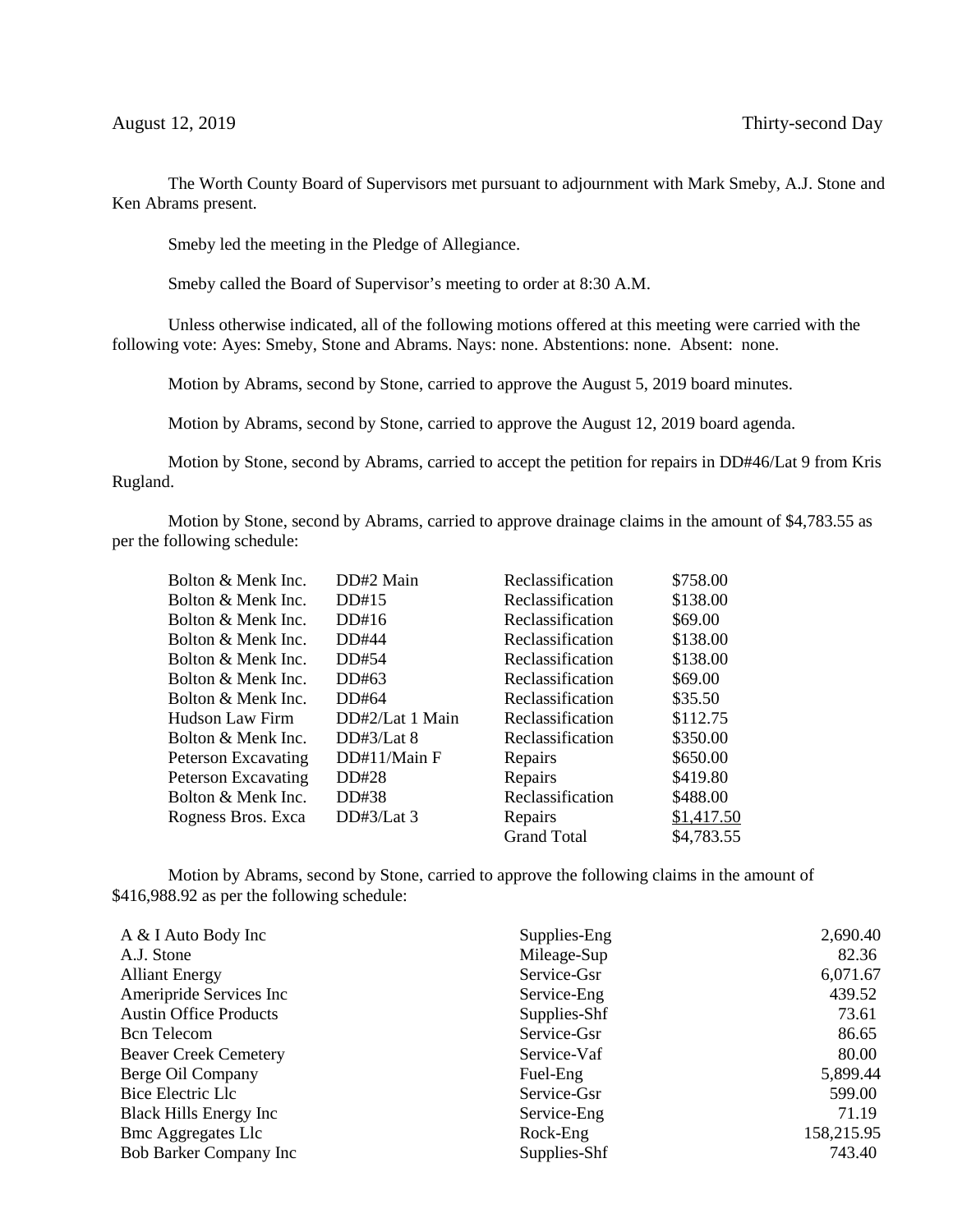| Brian M Kuchay, Md                                   | Ems Contract         | 100.00    |
|------------------------------------------------------|----------------------|-----------|
| C J Cooper & Associates Inc                          | Service-Tra          | 130.00    |
| Callie Flattum                                       | Mileage-Trs          | 26.68     |
| <b>Carquest Auto Parts Inc</b>                       | Parts & Supplies-Eng | 1,922.68  |
| Cemstone Products Co., Inc.                          | Rock-Con             | 180.74    |
| Centurylink                                          | Service-Eng          | 53.53     |
| Chosen Valley Testing, Inc.                          | Service-Eng          | 3,210.00  |
| Cintas Corporation                                   | Service-Eng          | 232.41    |
| City Of Fertile                                      | Rutf-Eng             | 1,796.21  |
| City Of Grafton                                      | Rutf-Eng             | 1,032.53  |
| City Of Hanlontown                                   | Rutf-Eng             | 419.75    |
| City Of Joice                                        | Rutf-Eng             | 1,096.78  |
| <b>City Of Kensett</b>                               | Rutf-Eng             | 542.15    |
| City Of Manly                                        | Service-Eng          | 40.70     |
| City Of Northwood                                    | Service-Gsr          | 492.53    |
| Cole Excavating, Llc                                 | Service-Eng          | 1,774.14  |
| <b>Compass Minerals</b>                              | Supplies-Eng         | 32,836.42 |
| Com-Tec Land Mobile Radio                            | Service-Shf          | 405.00    |
| <b>Culligan Of Mason City</b>                        | Service-Shf          | 176.35    |
| Dana Young                                           | Service-Mex          | 350.00    |
| Dataspec Inc                                         | Service-Vaf          | 449.00    |
| Des Moines Stamp Mfg Co                              | Supplies-Rec         | 32.40     |
| Dick's Place Body & Tow                              | Service-Shf          | 245.00    |
| Edie Prazak                                          | Mileage-Phd          | 142.50    |
| Eric Fossey                                          | Well Plug-San        | 444.00    |
| Falkstone Llc                                        | Rock-Con             | 171.05    |
| <b>Five Star Cooperative</b>                         | Fuel-Eng             | 49.83     |
| <b>Forest City Ambulance Service</b>                 | Service-Mex          | 200.00    |
| Frontier Labs, Inc.                                  | Service-Con          | 38.00     |
| <b>Grafton Welding</b>                               | Service-Con          | 500.00    |
| Green Canopy Inc                                     | Service-Con          | 225.00    |
| Greve Law Office                                     | Rent & Payroll-Aty   | 6,038.00  |
| Healthworks                                          | Service-Eng          | 405.00    |
| Heartland Asphalt Inc                                | Supplies-Eng         | 1,420.38  |
| Heartland Business Systems, Llc                      | Supplies-Dap         | 1,151.52  |
| <b>Heartland Power Coop</b>                          | Service-Wwt          | 2,940.82  |
| Huber Supply Co Inc                                  | Supplies-Eng         | 245.74    |
| Ia Dept Of Natural Resources                         | Fees-Wwt             | 340.00    |
| Ia Dept Of Transportation                            | Supplies-Con         | 857.60    |
| Ia Division Of Labor Service                         | Service-Gsr          | 40.00     |
| Imwca                                                | Wk Comp Prem-Ins     | 4,538.00  |
| <b>Iowa Conservation And Preservation Consortium</b> | Fee-Rec              | 35.00     |
| Iwwa                                                 | Dues-San             | 75.00     |
| Jake Jackson                                         | Refund-Con           | 70.00     |
| Joe's Collision & Performance Inc                    | Service-Shf          | 336.84    |
| <b>Johnson Vinyl Graphics</b>                        | Service-Eng          | 190.00    |
| Kelly Hardware                                       | Supplies-Con         | 580.45    |
| Keltek Inc                                           | Service-Dap          | 9,074.84  |
| Knudtson Automotive Service                          | Service-Shf          | 1,259.49  |
| Kris Colby                                           | Mileage-Rec          | 156.60    |
| Larsen Plumbing & Heating Inc                        | Service-Gsr          | 942.68    |
| <b>Lawson Products Inc</b>                           | Parts-Eng            | 1,665.93  |
| Lea Mobile Glass Inc                                 |                      |           |
|                                                      | Parts-Eng            | 278.00    |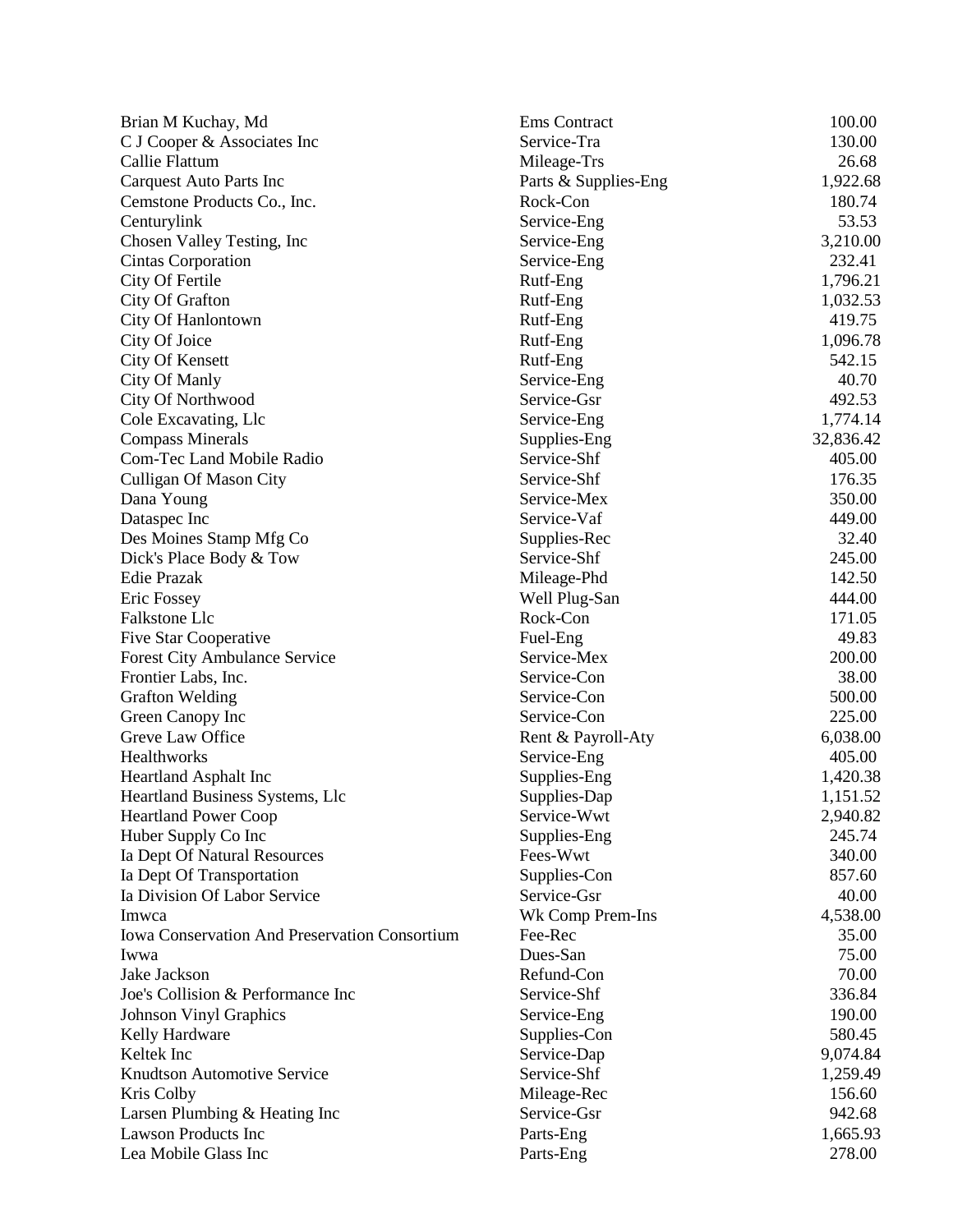| Lexisnexis                                | Service-Aty                 | 167.00    |
|-------------------------------------------|-----------------------------|-----------|
| Mail Services Llc                         | Service-Trs                 | 286.66    |
| Marco Technologies Llc                    | Service-Dap & Asr           | 724.30    |
| Mark Smeby                                | Mileage-Sup                 | 127.02    |
| Mark's Tractor Inc                        | Supplies-Con                | 53.91     |
| Martin Marietta Materials Inc             | Rock-Eng                    | 9,371.16  |
| Mason City Fire And Rescue                | Service-Mex                 | 250.00    |
| Mediacom                                  | Service-Gsr                 | 219.95    |
| Medline Industries Inc.                   | Supplies-Phd                | 15.95     |
| Niacog                                    | Dues-Tra                    | 3,751.41  |
| Northwood Ag Products                     | Supplies-Gsr                | 80.00     |
| Northwood Anchor Inc                      | Service-Trs                 | 1,095.66  |
| Northwood Sanitation Llc                  | Service-Gsr                 | 191.50    |
| Nsb Bank                                  | Service-Trs                 | 29.85     |
| Pathology Assoc Of Mason City             | Service-Mex                 | 1,250.00  |
| Peopleservice Inc                         | Service-Wat & Wwt           | 19,403.00 |
| Plunkett's Pest Control Inc               | Service-Ema                 | 132.00    |
| Pratum, Inc.                              | Service-Dap                 | 390.00    |
| Printing Services Inc                     | Supplies-Rec                | 193.99    |
| <b>Quill Corporation</b>                  | Supplies-Phd                | 23.98     |
| <b>Ram Systems</b>                        | Service-Phd                 | 720.00    |
| Reinhart Food Service Llc                 | Supplies-Shf                | 494.61    |
| Reliance Telephone Inc                    | Supplies-Shf                | 600.00    |
| <b>Rick Christeson</b>                    | Reimb-Eng                   | 35.00     |
| Rockmount Resrch & Alloys Inc             |                             | 466.67    |
| Scp                                       | Supplies-Eng<br>Service-Eng | 656.90    |
| Shred Right                               | Service-Gsr                 | 36.87     |
|                                           |                             | 60.79     |
| Sirchie Acquisition Company Llc<br>Sleuth | Supplies-Shf                | 720.00    |
|                                           | Service-Dap                 |           |
| Smi Co                                    | Supplies-Con<br>Service-Vaf | 2,313.00  |
| <b>St Patrick's Cemetery</b>              |                             | 60.00     |
| <b>Staples Credit Plan</b>                | Supplies                    | 673.89    |
| Stephens-Peck Inc                         | Service-Trs                 | 90.00     |
| Sure Service Co                           | Service-Phd                 | 196.50    |
| <b>Taylor Anderson</b>                    | Reimb-Shf                   | 6.25      |
| Teresa Olson                              | Supplies-Rec                | 133.80    |
| The Sidwell Company                       | Service-Dap                 | 2,297.00  |
| <b>Trading Post</b>                       | Supplies-Eng                | 130.77    |
| Tyler Technologies Inc                    | Service-Dap                 | 73,013.73 |
| Uni Roadside Program                      | Edu-Eng                     | 75.00     |
| Us Cellular                               | Service-Eng                 | 26.83     |
| Veenstra & Kimm, Inc.                     | Service-Ndp                 | 2,175.00  |
| <b>Verizon Wireless</b>                   | Service-Shf                 | 1,245.44  |
| Viafield                                  | Supplies-Con                | 7,259.27  |
| Visa                                      | Service-It/Gis              | 333.42    |
| Watson & Ryan Plc                         | Service-Asr                 | 1,325.00  |
| Wex Bank                                  | Fuel-Tra                    | 1,331.72  |
| Winnebago Co Auditor                      | Service-Soc                 | 4,696.20  |
| Winnebago Coop Telephone Assn             | Service-Gsr                 | 3,131.28  |
| Worth County Engineer                     | Fuel-Shf                    | 5,060.57  |
| Worth Lumber Co                           | Supplies-Eng                | 7.82      |
| Xerox Corporation                         | Service-Dap                 | 78.23     |
| Young Plumbing & Heating Inc              | Service-Wwt                 | 12,389.00 |